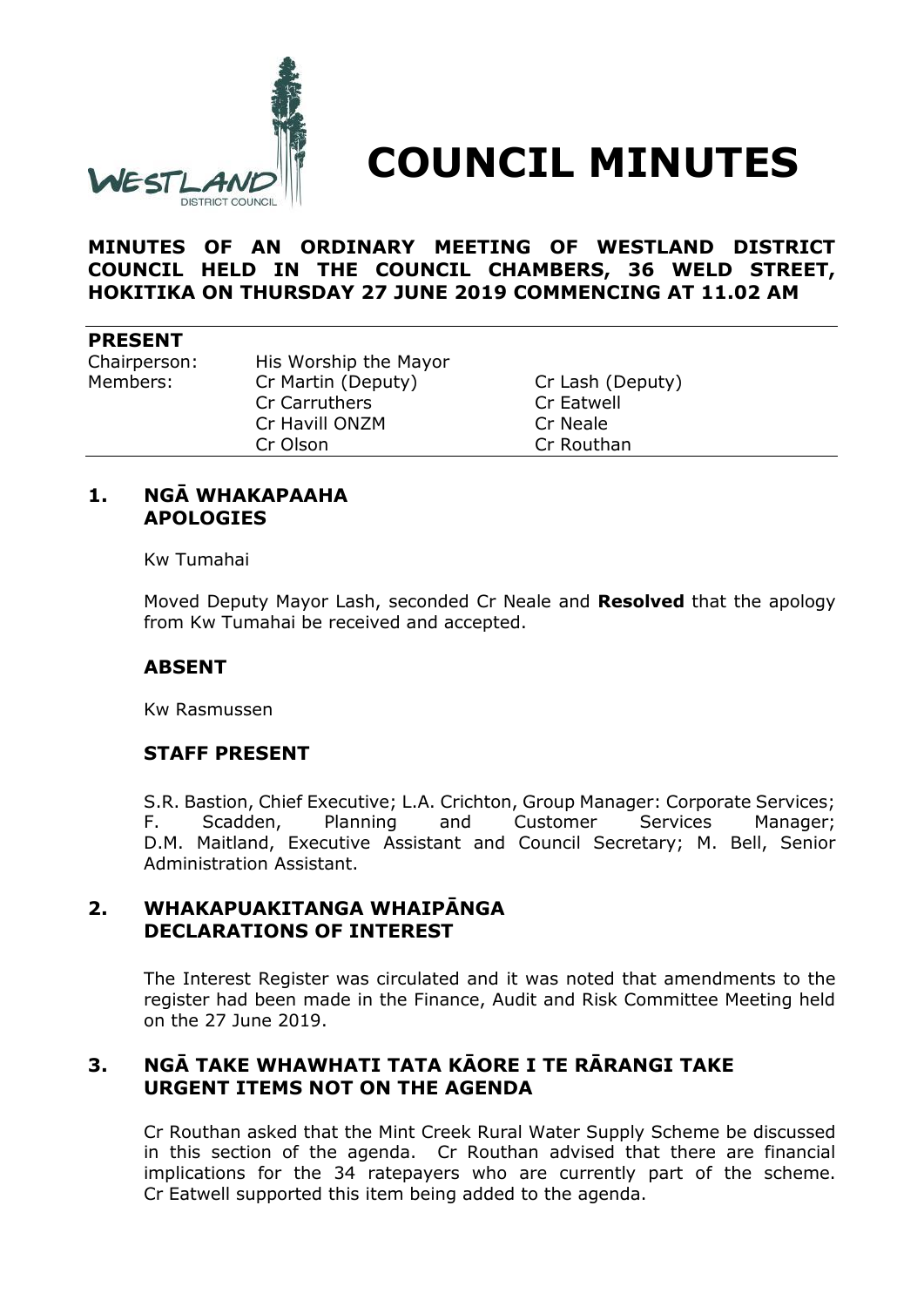His Worship the Mayor advised that the difficulty is that the information has been circulated to all Councillors and this matter was resolved in 2014 by the previous Council, and asked if the meeting would like staff to bring back a report to the next Council meeting.

Cr Carruthers advised that the affected ratepayers were to form themselves into a constituted group.

Cr Routhan advised that Council owns the easements and would like to see a full report to Council, including money collected and spent.

Deputy Mayor Martin asked that the working group that was constituted, meet and come back with a recommendation to Council. The Working Group Members were noted as His Worship the Mayor, Deputy Mayor Lash, Cr Havill, Cr Eatwell and Cr Routhan.

# **4. NGĀ MENETI O TE HUI KAUNIHERA MINUTES OF COUNCIL MEETINGS**

The Minutes of Council Meetings were available on the Council Table as follows:

#### **Ordinary Council Meeting – 23 May 2019**

Moved Deputy Mayor Lash, seconded Cr Carruthers and **Resolved** that the Minutes of the Ordinary Council Meeting, held on the 23 May 2019 be confirmed as a true and correct record of the meeting.

#### **Extraordinary Council Meeting – 6 June 2019**

Moved Cr Havill, seconded Deputy Mayor Martin and **Resolved** that the Minutes of the Extraordinary Council Meeting, held on the 6 June 2019 be confirmed as a true and correct record of the meeting.

#### **5. NGĀ TĀPAETANGA PRESENTATIONS**

*The following items were taken out of order to the Agenda papers:*

 **Manatu Whakaaetanga Partnership Agreement** – It was noted that this item was deferred to a future Council Meeting to be confirmed.

#### **Draft National Policy Statement (NPS) on Biodiversity**

The Planning and Customer Services Manager provided a presentation on the Draft National Policy Statement of Biodiversity.

The topics of the presentation slides were noted as follows:

- A collaborative group has been established to compile the Draft Policy Statement on Biodiversity.
- The purpose of the group.
- West Coast involvement in the focus group.
- Westland Biodiversity at present.
- Biodiversity protection at present.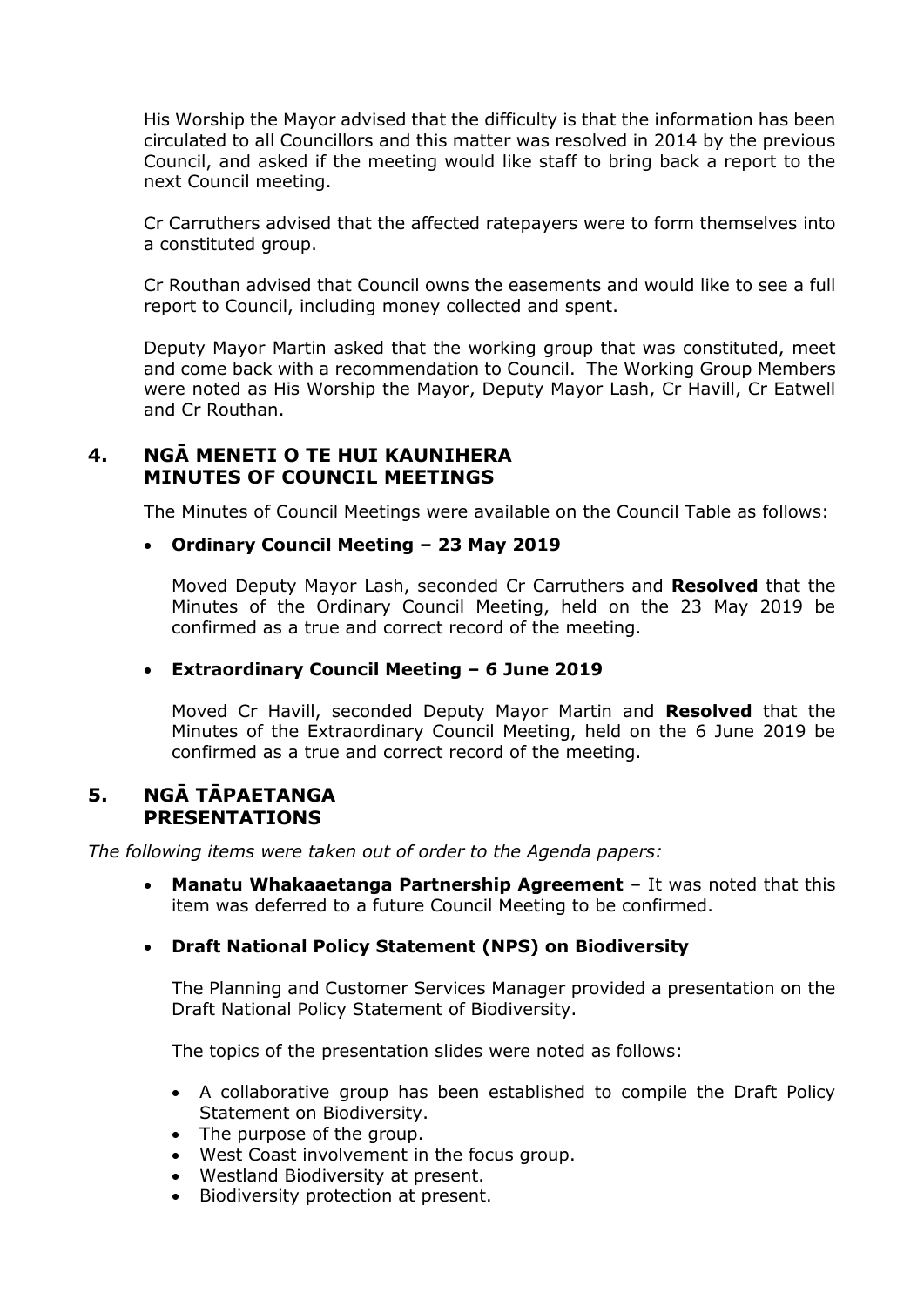- Of the 15% privately owned land, only a small portion of that is vegetated and considered potentially significant habitat.
- Westland District Spatial Analysis.
- Threatened Environments Classification.
- Criteria for High Level SNA.
- Next Steps.

It was noted that the Draft NPS is scheduled to be released for submission in the few months and it was suggested that the Resource Management Act trained Councillors become involved in formulating a submission on behalf of the Council.

# **6. ACTION LIST**

The Chief Executive went through the Action List as per the Council Agenda and provided the following updates:

#### **Kaniere School Students – Cycle Trail**

Council Engineers are working on a solution.

#### **Trading in Public Places**

This item will be considered under the CBD development.

#### **Responsible Camping areas**

- A meeting of the working group will be held on the 6 July 2019. Nominations are being sought from Councillors for two representatives of the Northern Ward from the commercial industry. **Action:** The CE to email out the current list of working group representatives to the elected members.

#### **Speed Limits**

Action: To come back to Council in July-August 2019.

#### **MOU between Council and Westland Industrial Heritage Park**

- In progress.

#### **Disability Parking near Weld Lane, Hokitika**

- Parking reviewed and no further action regarding this matter.

#### **Events**

- Deliberations between WHL and DW on the future of Wildfoods.

#### **Ute Muster**

- Noted that the question of whether the Ute Muster will be held in 2019 to be asked of WHL representatives.

Moved Cr Carruthers, seconded Cr Eatwell and **Resolved** that the Action List be received and the following items be removed from the listing as they are either underway or completed:

- Waste Minimisation Fund
- Timing of Council Meetings
- Proposal to encourage use of Te Reo Māori in Council communications and documents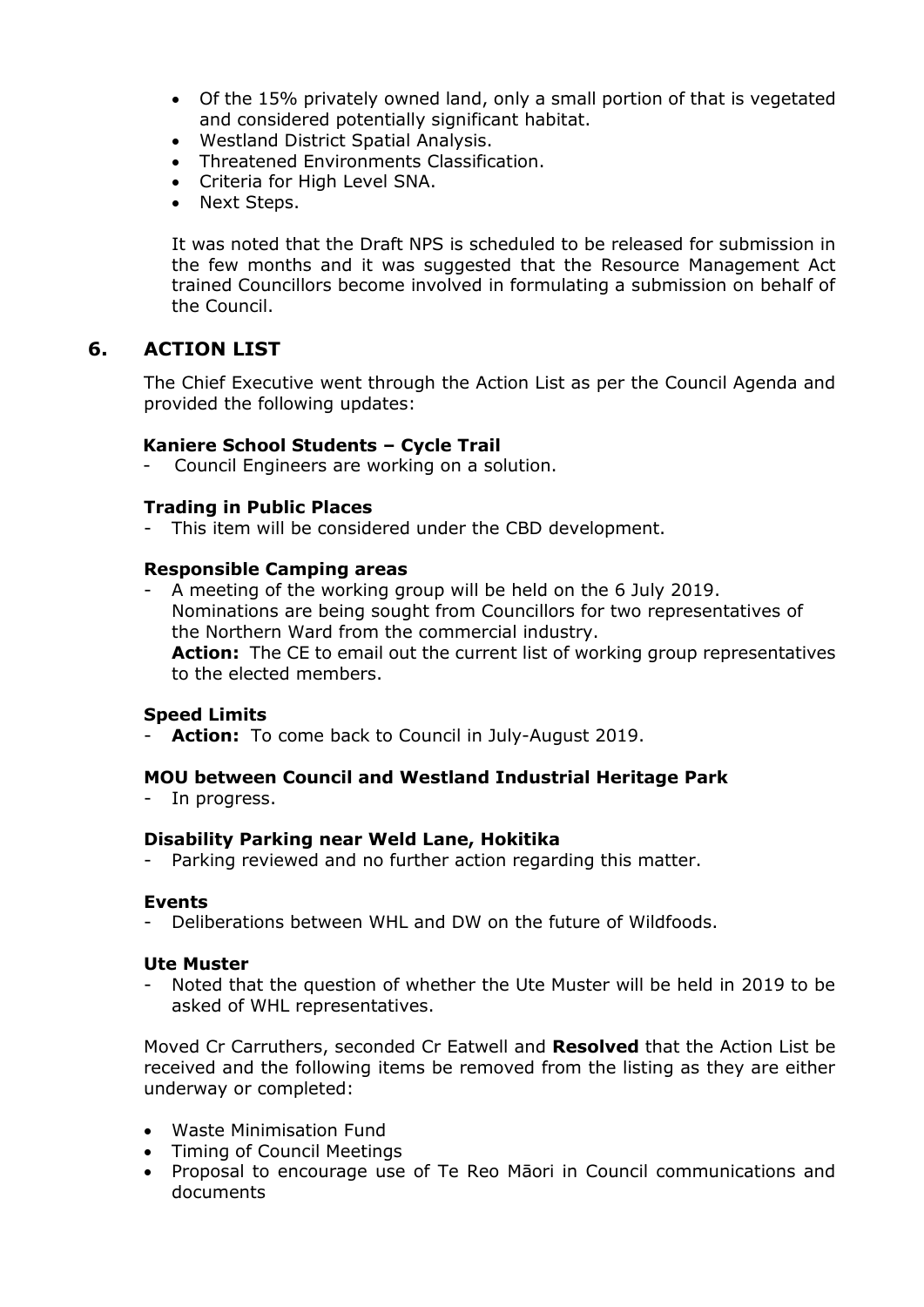- Proposed stopbank extension at Franz Josef
- Council thanks to staff for working during the flooding event on the 24 March 2019.
- Hari Hari Complex Reserve Fund
- Disability Parking
- Complaint to Council
- Local Governance Statement
- Remuneration Authority Childcare Allowance for Elected Members.

## **7. PŪRONGO KAIMAHI STAFF REPORTS**

#### **Westland Holdings Ltd - Statement of Intent 1 July 2019**

The Group Manager: Corporate Services spoke to this item and advised that the purpose of the report is to present the Westland Holdings Ltd Statement of Intent for the three years commencing 1 July 2019. It was noted that the Statement of Intent has been received with the statutory timeframe which is on or before the 30 June each year.

Moved Deputy Mayor Lash, seconded Cr Neale and **Resolved that** Council approve the Westland Holdings Ltd Statement of Intent for the 3 years commencing 1 July 2019 and approve for public release as attached to the agenda.

## **Rates Write-offs and Remissions – Financial Budgeting and Reporting**

The Financial Budgeting and Reporting Accountant spoke to this item and advised that the purpose of the report is to request Council approval to write off rates debts deemed uncollectable, and to apply remissions for the financial year ended 30 June 2019.

Moved Cr Carruthers, seconded Cr Havill and **Resolved** that Council approves the total proposed rates write offs and remissions of \$294,235 including GST, for the financial year ending 30 June 2019.

## **Draft Rating Policy**

The Group Manager: Corporate Services spoke to this item and advised that the purpose of the report is to seek Council approval of the proposed Rating Policy 2019/20 as a supporting operational policy to the Revenue and Financing Policy.

The proposed Rating Policy 2019/20 contains three changes to the Rating Policy 2018/19 as follows:

- 1. New Bruce Bay Community Rating Zone.
- 2. Moving the footpath maintenance from the community rates to the general rate.
- 3. Extension of the Hokitika Area Promotions Rate Zone.

Moved Cr Neale, seconded Cr Olson and **Resolved that** Council adopts the amended proposed Rating Policy as attached to the Agenda.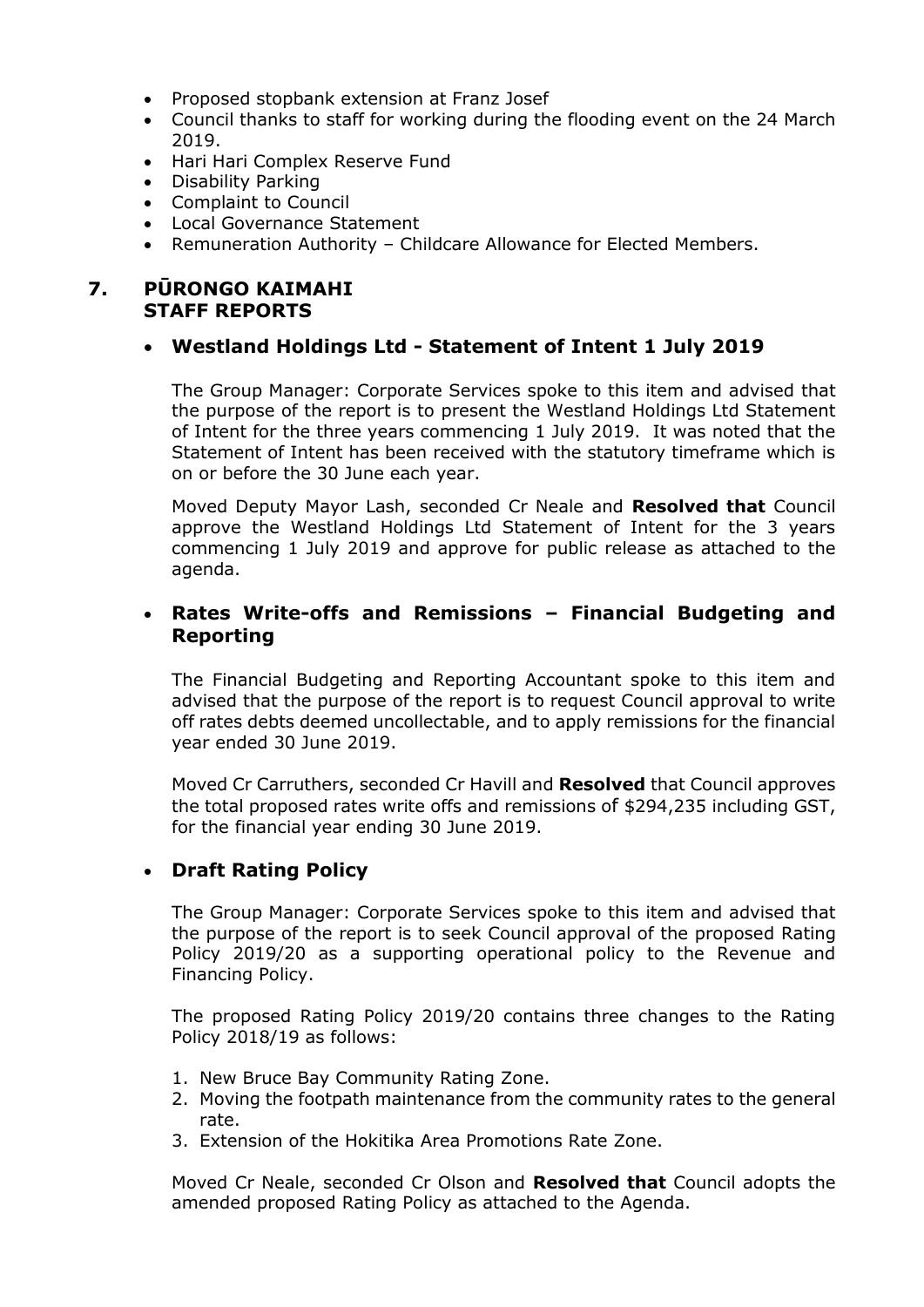# **Community Service Award**

Mr Bill Handisides of Ross was presented with a Community Service Award for his contribution of 45 years to the Ross Volunteer Fire Brigade, the Ross Information Centre as a volunteer, Ross School Committee, Ross Community Council, Project Ross, Justice of the Peace, Ross Coordinator for Civil Defence and was active in seeking the Ross Police Station being retained. Handisides also wrote a weekly article for the Hokitika Guardian for a number of years, and is a life member of the Mahinapua Yacht Club.

*The meeting adjourned for lunch at 12.15 pm with Mr Handisides, his family and supporters and reconvened at 12.53 pm.*

*Cr Carruthers was an apology when the meeting reconvened.*

## **Westland Holdings Ltd - Quarterly Report**

Mr Albert Brantley was unable to attend the meeting and present to Council. Joanne Conroy, Director of WHL tendered Mr Brantley's apology to Council.

Joanne Conroy, Chris Gourley and Chris Rea, Directors, Westland Holdings Ltd (WHL) attended the meeting and provided a presentation to Council on the Quarterly Results of WHL for the period ending 31 March 2019.

The topics of the presentation slides were noted as follows:

- Objectives of the Westland District Council's CCOs Westland Holdings Ltd, Westroads Ltd and Destination Westland Ltd.
- Westland Holdings Limited Activities during the recent period.
- Westroads Ltd Consolidated Financial Statement for Quarter Ending 31 March 2019.
- Comments on Financial Results for Westroads Ltd.
- Destination Westland Results for the period ending 31 March 2019.
- Comments on Year to Date Financial Results for Destination Westland.

His Worship the Mayor thanked the Directors of Westland Holdings Limited for their presentation to Council.

His Worship the Mayor advised that Albert Brantley had expressed confidence in the Board of Westland Holdings Limited.

Council gave their thanks to Mr Brantley for his contribution to Westland District Council. His Worship the Mayor noted complete confidence in the Directors of WHL Ltd and also the resignation of Albert Brantley, Chair of Westland Holdings Limited.

His Worship the Mayor thanked the Directors for their presentation to Council and advised that Council looks forward to the next update from the WHL Board.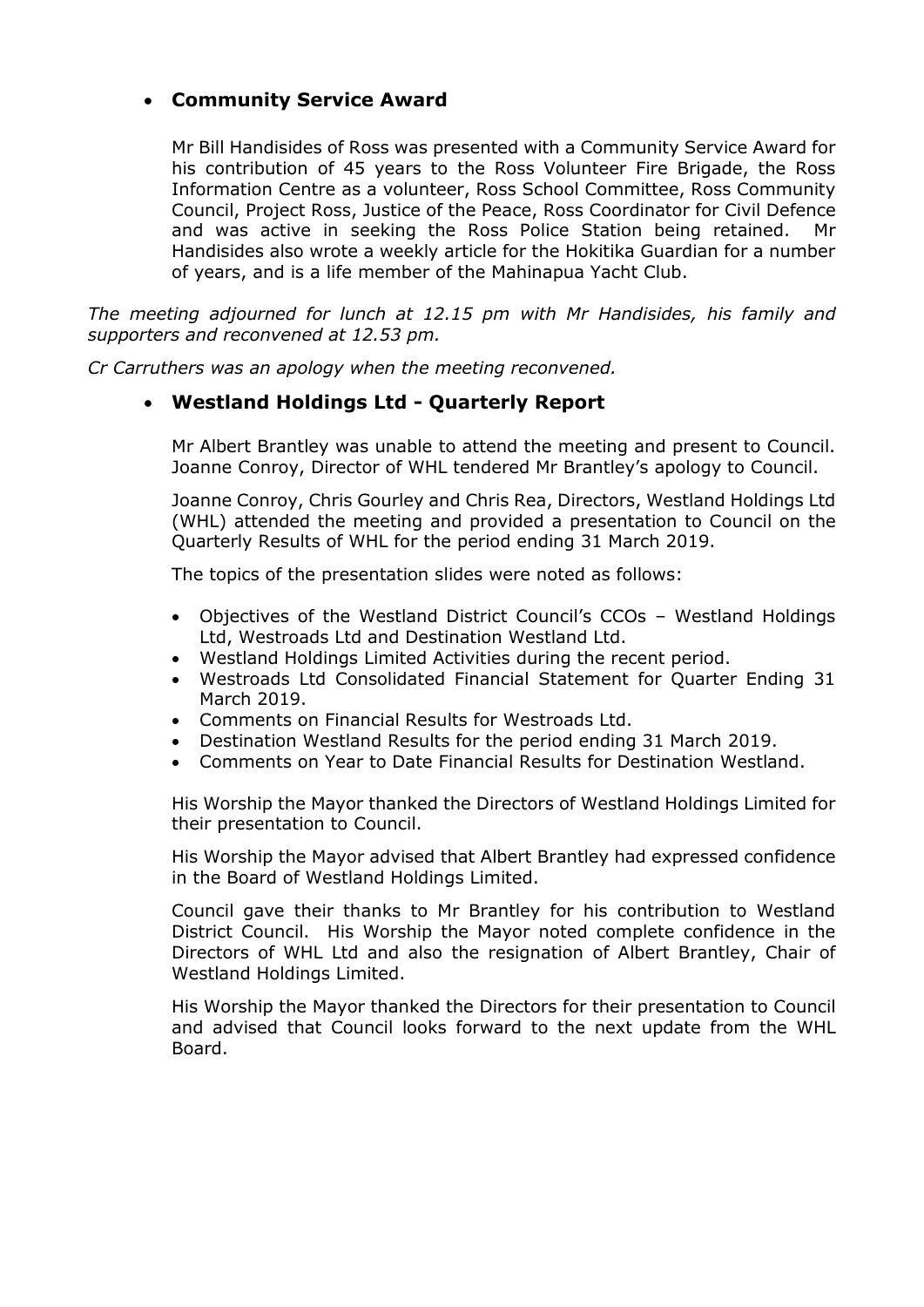# **7. PŪRONGO KAIMAHI STAFF REPORTS**

## **Hokitika Cemetery Seat – Community Development Advisor**

The Community Development Advisor spoke to this item and advised that the purpose of the report is to provide Council with a recommendation from the Hokitika Reserves and Environs Community Group for the provision of a seat in the new part of the Hokitika Cemetery.

The Community Development Officer advised that there is no financial implication for Council associated with the installation, and there would be a Memorandum of Understanding developed between Council and the respective families for the maintenance of the seat.

Mover Cr Neale, seconded Deputy Mayor Martin and **Resolved** that:

- A) Council approves the recommendation of the Hokitika Reserves and Environs Community group by approving the request from Helen Cook and families for a Cemetery Seat to be located in the new area of the Hokitika Cemetery.
- B) In line with Council's Policy on statues, monuments, memorials and public art, that a Memorandum of Understanding be written for the maintenance of the seat.

## **West Coast Regional Waste Minimisation and Management Plan – Update on Progress**

The Operations Manager spoke to this item and advised the purpose of the report is to update Council on the actions and initiatives undertaken to date for the Westland District through the West Coast Regional Waste Minimisation and Management Plan.

Deputy Mayor Martin asked for an update on the Waste Minimisation Fund. The Operations Manager advised that there is \$80,000 for Enviroschools and \$5,500 for Waste for Trees Projects.

*Deputy Mayor Lash left the meeting at 1.24 pm and did not return.*

Moved Cr Havill, seconded Cr Neale and **Resolved** that the report from the Operations Manager be received.

## **Utilising Funds from the Three Mile Hall Reserve Fund**

The Chief Executive spoke to this item and advised that the purpose of the report is to provide Council with a recommendation from the Three Mile Reserve Committee for approval to utilise a portion of the funds from the Three Mile Hall Reserve Fund for a contribution to the Lions Club redevelopment of Lazar Park. He further advised that everything in the fund had been through a due process and that there are no irregularities. The Three Mile Reserve Committee has met and made a recommendation that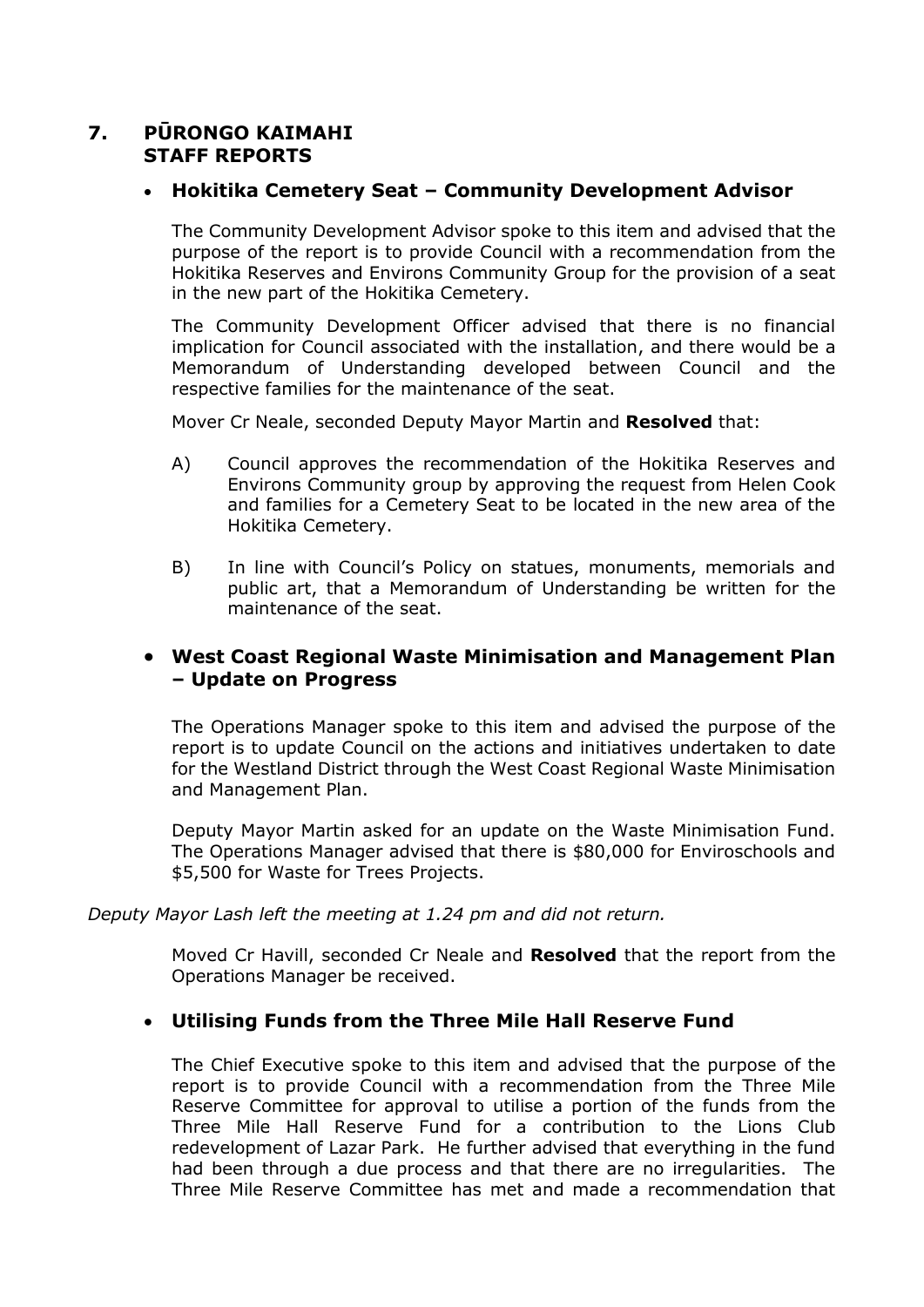\$150,000 be granted for the redevelopment of Lazar Park as submitted by the Hokitika Lions Club.

*Deputy Mayor Martin – noted his Conflict of Interest as the Hokitika Lions Club Treasurer.*

His Worship the Mayor noted that a one page document had been put on the Council table by Max Dowell QSM regarding the Three Mile Hall Reserve and Westland Reserves. This document was not received by Council.

It was noted that there is a need to formally recognise the make-up of the Three Mile Reserve Committee.

Moved Cr Havill, seconded Cr Olson and **Resolved** that:

- A) Council use their authority under the Reserves Act 1977, Section 80 and approve the release of \$150,000 from the Three Mile Hall Reserve Fund toward the Lions Club Lazar Park Redevelopment Project.
- B) Council approve a 30 day Special Consultation Process to be undertaken.
- C) Council confirms the release of \$150,000 from the Three Mile Hall Reserve Fund upon the receipt of positive results from the 30 day Special Consultation Process.
- D) Council recognises the Three Mile Hall Reserve Committee as being:
	- Jenny Keogan, Chairperson
	- Beryl Agnew, Secretary/Treasurer
	- Committee Members Allan Beaumont, Arn Bradley, Graham Bills, Max Dowell, Cliff Beaumont.

*Cr Routhan abstained from voting.*

*Deputy Mayor Martin abstained from voting due to a Conflict of Interest.*

## **Local Government Leaders' Climate Change Declaration**

His Worship the Mayor referred to the Notice of intention to give notice under Section 23.1 of the Westland District Council Standing Orders for a notice for the revocation or alteration of all or part of a previous resolution of the Council in relation to the decision to sign the Climate Change Agreement as resolved by Council on the 23 May 2019 as follows:

#### *Local Government Leaders' Climate Change Declaration*

*The Chief Executive spoke to this item and advised the purpose of the report is to provide an update on the Local Government Leaders' Climate Change Declaration.* 

*His Worship the Mayor advised that in 2015, Mayors and Chairs of New Zealand declared an urgent need for responsive leadership and a holistic approach to climate change. In 2017, Mayors and Chairs wholeheartedly supported that call for action and accordingly the document had been signed by 63 Mayors/Chairs.*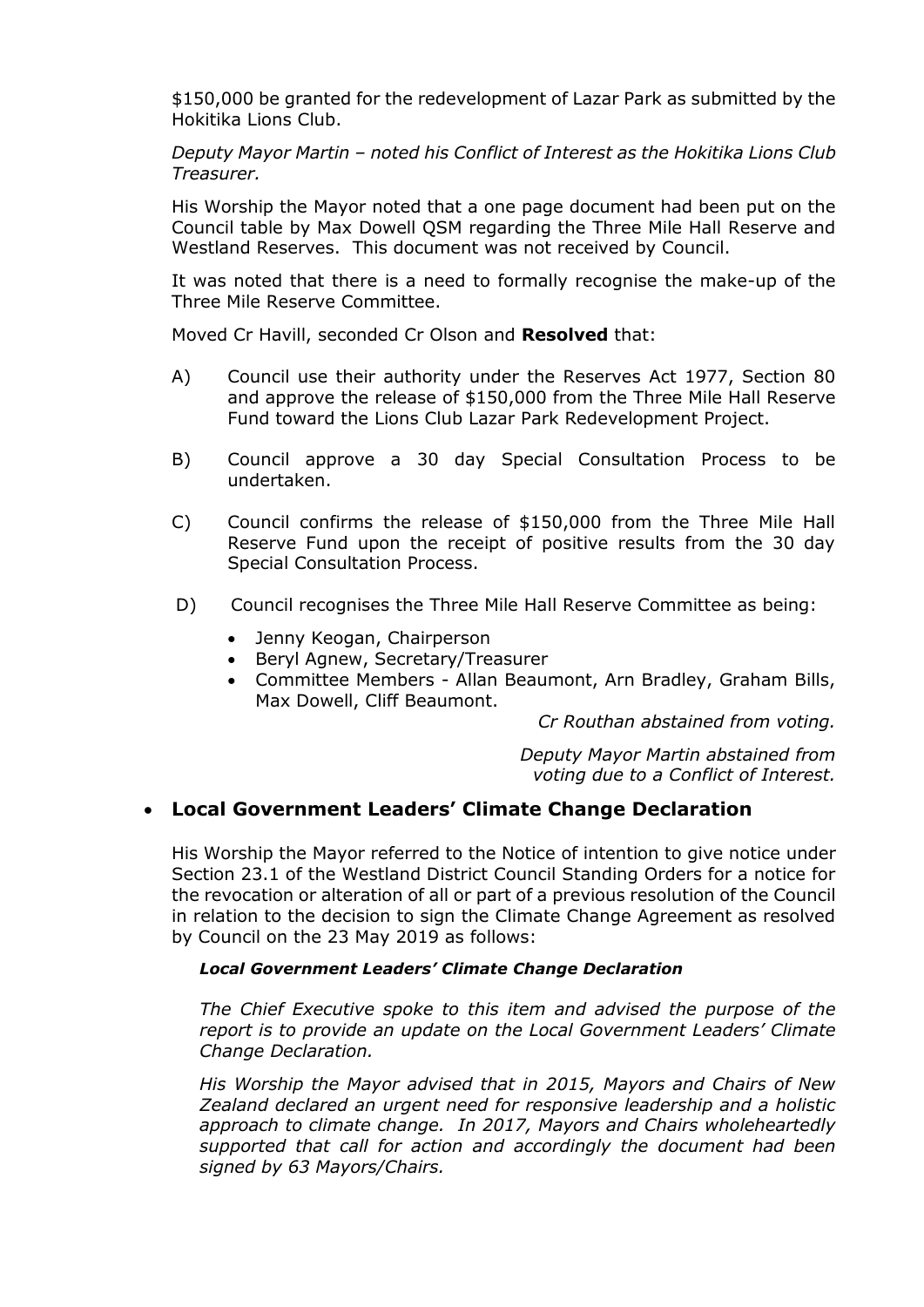*Moved Deputy Mayor Lash, seconded Deputy Mayor Martin and Resolved that Council receive the information and that the document be signed. Cr Routhan abstained from voting.*

Moved Cr Routhan, seconded Cr Olson and **Resolved** that that the report from His Worship the Mayor be received.

# **Change in Accounting Policy for Revaluation of Landfills**

The Group Manager: Corporate Services spoke to this item and advised that the purpose of the report was for Council to adopt the change in Accounting Policy for the revaluation landfills to the cost model.

The Change in Accounting Policy had been recommended to Council by the Finance, Audit and Risk Committee Meeting.

Moved Cr Neale, seconded Deputy Mayor Martin and **Resolved** that the Council adopt a change in Accounting Policy to recognise Landfill assets under the cost model.

*The meeting adjourned at 1.53 pm to enable Councillors time to read the Draft Annual Plan that had been tabled, and also the Resolution to set the Rate for the 2019/2020 Financial Year.* 

*The meeting reconvened at 2.15 pm.*

## **Adoption of Draft Annual Plan 2019/20**

The Group Manager: Corporate Services spoke to this item and advised the purpose of the report is to propose the adoption of the Draft Annual Plan 2019/20.

The Chief Executive advised that the Hokitika Outfall structure was in the budget and that Council had planned to do an upgrade on the sewerage ponds at the same time.

Deputy Mayor Martin asked for the following:

- A meeting of all interested parties with regard to developing a plan for Cass Square, then a discussion about reserve seed funding to build the Cass Square plan further.
- Rating Division RID update. There are going to be a number of affect parties who will be going to division rating (residential or commercial). The Group Manager: Corporate Services spoke to this item and advised that ratepayers will have already received letters and the RID has been open for review to enable people to see the impact of the rates. Those changing to a commercial rate will already have been advised.

Moved Cr Havill, seconded Cr Neale and **Resolved** that:

- A) Council adopts the Annual Plan 2019/20 tabled.
	- Change in wording in the plan to reference the Hokitika Wastewater Treatment Plant (on Page 6).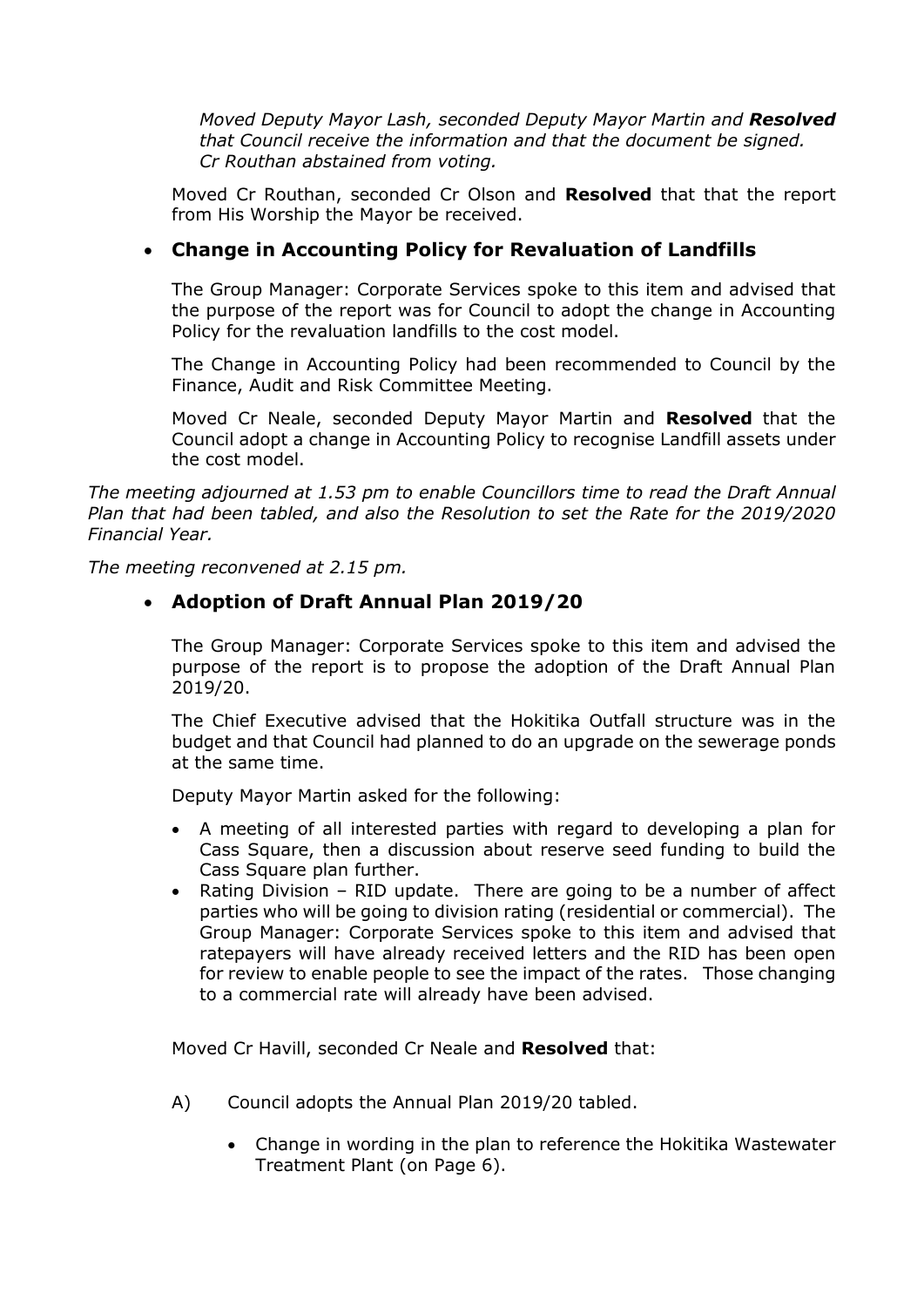B) Council instructs the Chief Executive to publicly notify the documents in accordance with statutory provisions.

*Cr Routhan recorded his vote against the motion.*

## **Rates Resolution 2019-20**

The Group Manager: Corporate Services spoke to this item and tabled the Rates Resolution that had been circulated to the Mayor and Councillors.

Moved Cr Neale, seconded Cr Eatwell and **Resolved** that:

- Council adopts the Rates Resolution as tabled.
- Council instructs the Chief Executive to strike the Rates in accordance with the Annual Plan 2019-20**.**

## **Ocean Outfall**

(This item had been withdrawn from Agenda).

## **8. ADMINISTRATIVE RESOLUTIONS**

Nil.

# **9. KA MATATAPU TE WHAKATAUNGA I TE TŪMATANUI RESOLUTION TO GO INTO PUBLIC EXCLUDED**

(to consider and adopt confidential items)

Moved Deputy Mayor Martin, seconded Cr Neale and **Resolved** that the Council confirm that the public were excluded from the meeting in accordance with Section 48, Local Government Official Information and Meetings Act 1987 at 2.31 pm.

The general subject of the matters to be considered while the public are excluded, the reason for passing this resolution in relation to each matter and the specific grounds under Section 48(1) of the Local Government Official Information and Meetings Act 1987 for the passing of the resolution are as follows:

| <b>Item</b><br>No. | <b>General subject of Reason for</b><br>each matter to be passing this<br>considered | resolution in<br>relation to each<br>matter             | Ground(s) under Section<br>48(1) for the passing of<br>this resolution                        |
|--------------------|--------------------------------------------------------------------------------------|---------------------------------------------------------|-----------------------------------------------------------------------------------------------|
| 1                  | <b>Confidential Minutes</b><br>$-23$ May 2019                                        | Good reasons to<br>withhold<br>exist<br>under Section 7 | That the public conduct of the<br>relevant<br>the<br>part<br>of<br>proceedings of the meeting |
|                    | Confidential<br>Spreadsheet -                                                        |                                                         | would be likely to result in the<br>disclosure of information for                             |
|                    | Extraordinary                                                                        |                                                         | which<br>good<br>reason<br>or                                                                 |
|                    | Council Meeting - 6<br>June 2019                                                     |                                                         | withholding exists.                                                                           |
|                    |                                                                                      |                                                         | Section $48(1)(a)$                                                                            |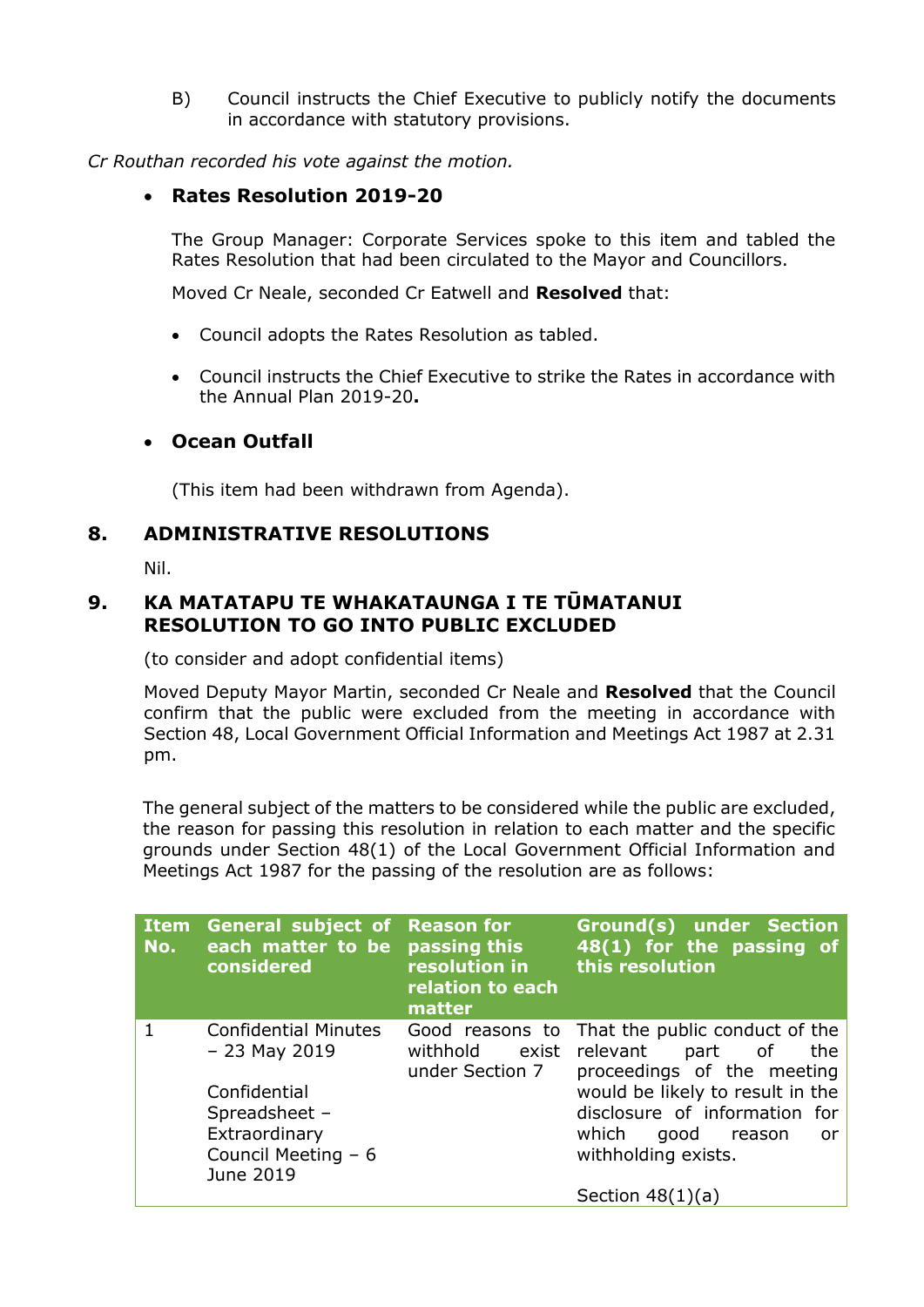|    | <b>Confidential Minutes</b><br>- Reconvened<br>Meeting - 13 June<br>2019. |                                                         |                                                                                                                                                                                                                                                         |
|----|---------------------------------------------------------------------------|---------------------------------------------------------|---------------------------------------------------------------------------------------------------------------------------------------------------------------------------------------------------------------------------------------------------------|
| 2. | Director<br>Appointment -<br><b>Westroads Ltd</b>                         | Good reasons to<br>withhold<br>exist<br>under Section 7 | That the public conduct of the<br>relevant<br>part<br>of<br>the<br>proceedings of the meeting<br>would be likely to result in the<br>disclosure of information for<br>which<br>good<br>reason<br><b>or</b><br>withholding exists.<br>Section $48(1)(a)$ |
| 3. | Board Appointment -<br>Westland<br>Holdings<br>Limited                    | Good reasons to<br>withhold<br>exist<br>under Section 7 | That the public conduct of the<br>relevant<br>part<br>0f<br>the<br>proceedings of the meeting<br>would be likely to result in the<br>disclosure of information for<br>which<br>good<br>reason<br><b>or</b><br>withholding exists.<br>Section $48(1)(a)$ |
| 4. | <b>Procurement Review</b>                                                 | Good reasons to<br>withhold<br>exist<br>under Section 7 | That the public conduct of the<br>relevant<br>part<br>of<br>the<br>proceedings of the meeting<br>would be likely to result in the<br>disclosure of information for<br>which<br>good<br>reason<br><b>or</b><br>withholding exists.<br>Section $48(1)(a)$ |

This resolution is made in reliance on sections 48(1)(a) and (d) of the Local Government Official Information and Meetings Act 1987 and the particular interests or interests protected by section 7 of that Act, which would be prejudiced by the holding of the relevant part of the proceedings of the meeting in public are as follows:

| No.           | <b>Item Interest</b>                                                                                                                                                                                                                                                                                                                                                        |
|---------------|-----------------------------------------------------------------------------------------------------------------------------------------------------------------------------------------------------------------------------------------------------------------------------------------------------------------------------------------------------------------------------|
|               | Enable any local authority holding the information to carry on, without<br>prejudice or disadvantage, negotiations (including commercial and<br>industrial negotiations) (Schedule 7(2)(i))                                                                                                                                                                                 |
| 1, 2.<br>& 3. | Protect the privacy of natural persons, including that of deceased<br>natural persons (Section $7(2)(a)$ )                                                                                                                                                                                                                                                                  |
| 4.            | Maintain legal professional privilege (Schedule 7(2)(g)); and<br>Protect information which is subject to an obligation of confidence or<br>which any person has been or could be compelled to provide under the<br>authority of any enactment, where the making available of the<br>information -<br>(ii) would be likely otherwise to damage the public interest (Schedule |